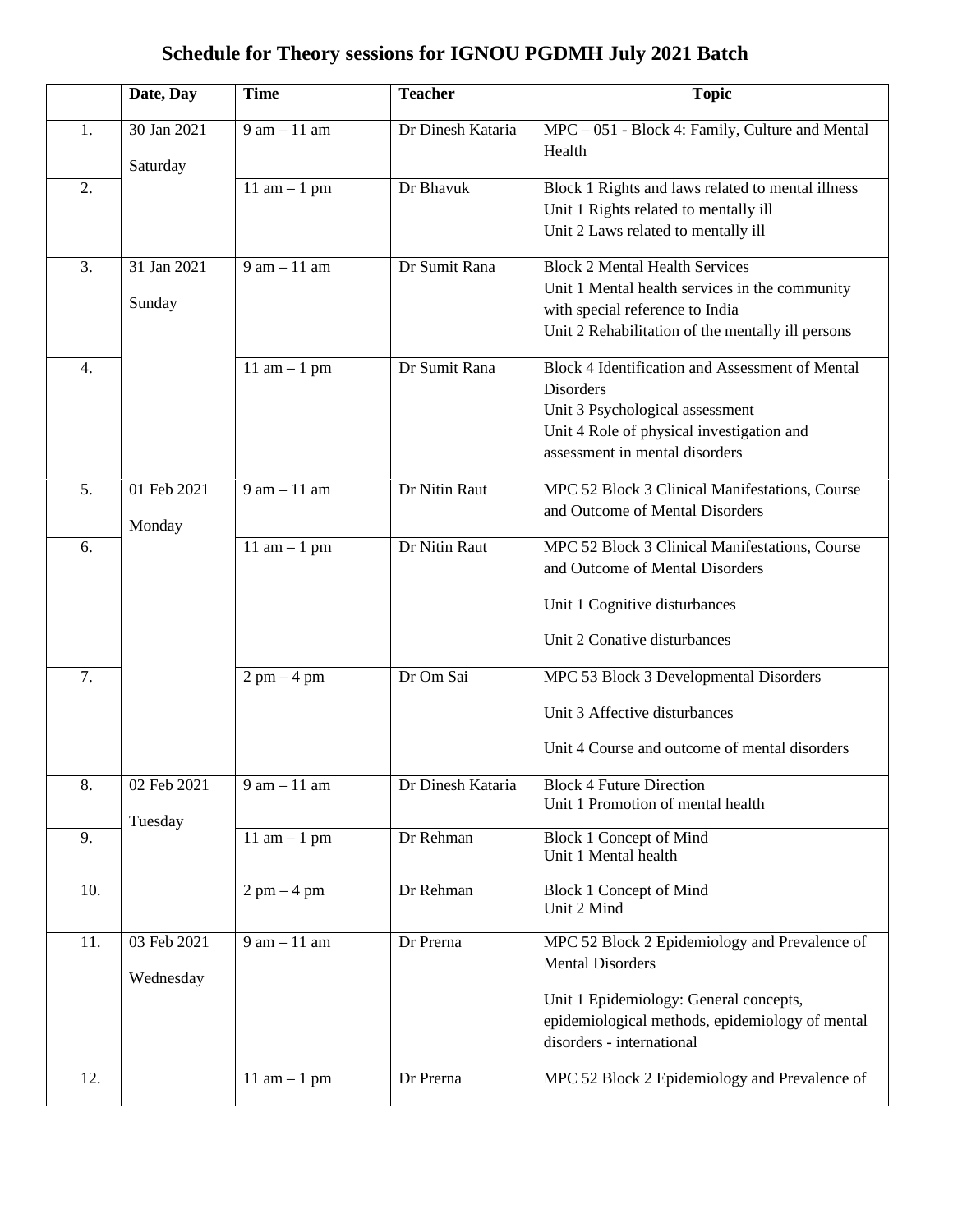|     |             |                                |                   | <b>Mental Disorders</b>                                                                                               |
|-----|-------------|--------------------------------|-------------------|-----------------------------------------------------------------------------------------------------------------------|
|     |             |                                |                   | Unit 2 Epidemiology of mental disorders in India                                                                      |
| 13. |             | $2$ pm $-4$ pm                 | Dr Prerna         | MPC 52 Block 2 Epidemiology and Prevalence of                                                                         |
|     |             |                                |                   | <b>Mental Disorders</b>                                                                                               |
|     |             |                                |                   | Unit 3 Global burden of mental illness                                                                                |
|     |             |                                |                   | Unit 4 Impact of mental disorders on society                                                                          |
| 14. | 04 Feb 2021 | $9$ am $-11$ am                | Dr Dinesh Kataria | <b>Block 4 Future Direction</b>                                                                                       |
|     |             |                                |                   | Unit 2 Positive mental health                                                                                         |
| 15. | Thursday    | 11 am $-1$ pm                  | Dr Shiv           | MPC - 052 - Block 1 Classification of Mental<br>Disorders                                                             |
|     |             |                                |                   | Unit 1 Classification of mental disorders: Need,<br>historical perspective and the modern system of<br>classification |
|     |             |                                |                   | Unit 2 Schizophrenia and other psychotic disorders                                                                    |
| 16. |             | $2$ pm $-4$ pm                 | Dr Rehman         | Block 2 Specific Issues on Mental Health                                                                              |
|     |             |                                |                   | Unit 1 Deliberate self-harm and suicide<br>Unit 2 Problems related to school                                          |
| 17. | 05 Feb 2021 | $9$ am $-11$ am                | Dr Sumit          | <b>Block 1 Concept of Mind</b>                                                                                        |
|     |             |                                |                   | Unit 3 Biological basis of mind                                                                                       |
|     | Friday      |                                |                   | Unit 4 Psychological basis of mind                                                                                    |
| 18. |             | 11 am $-1$ pm                  | Dr Sumit          | <b>Block 2 Schools of Psychology</b>                                                                                  |
|     |             |                                |                   | Unit 3 Humanisitic and existential theories                                                                           |
|     |             |                                |                   | Unit 4 Psychoanalytical and related theories                                                                          |
| 19. |             | $2$ pm $-4$ pm                 | Dr Raut           | <b>Block 3 Normality and Abnormality</b>                                                                              |
|     |             |                                |                   | Unit 3 Conative functions-normal and pathological<br>Unit 4 Cognitive functions-normal and pathological               |
| 20. | 06 Feb 2021 | $9 \text{ am} - 11 \text{ am}$ | Dr Rehman         | <b>Block 3 Developmental Disorders</b>                                                                                |
|     |             |                                |                   | Unit 5 Rehabilitation                                                                                                 |
| 21. | Saturday    | $11$ am $-1$ pm                | Dr Bhavuk         | Block 1 Rights and laws related to mental illness                                                                     |
|     |             |                                |                   | Unit 3 Other laws related to mental illness                                                                           |
|     |             |                                |                   | Unit 4 Social responsibility towards mentally ill                                                                     |
| 22. | 07 Feb 2021 | $9$ am $-11$ am                | Dr Rehman         | <b>Block 4 Addictions</b>                                                                                             |
|     |             |                                |                   | Unit 1 Alcoholism                                                                                                     |
|     | Sunday      |                                |                   | Unit 2 Substance abuse and addiction                                                                                  |
| 23. |             | 11 am $-1$ pm                  | Dr Rehman         | <b>Block 4 Addictions</b>                                                                                             |
|     |             |                                |                   | Unit 3 Tobacco addiction                                                                                              |
|     |             |                                |                   | Unit 4 Gambling, internet and other addictions                                                                        |
| 24. | 08 Feb 2021 | $9$ am $-11$ am                | Dr Sumit Rana     | <b>Block 1 Classification of Mental Disorders</b>                                                                     |
|     |             |                                |                   | Unit 3 Mood disorders                                                                                                 |
|     | Monday      |                                |                   | Unit 4 Neurotic group of disorders                                                                                    |
| 25. |             | $11$ am $-1$ pm                | Dr Sumit Rana     | Block 4 Identification and Assessment of Mental                                                                       |
|     |             |                                |                   | Disorders                                                                                                             |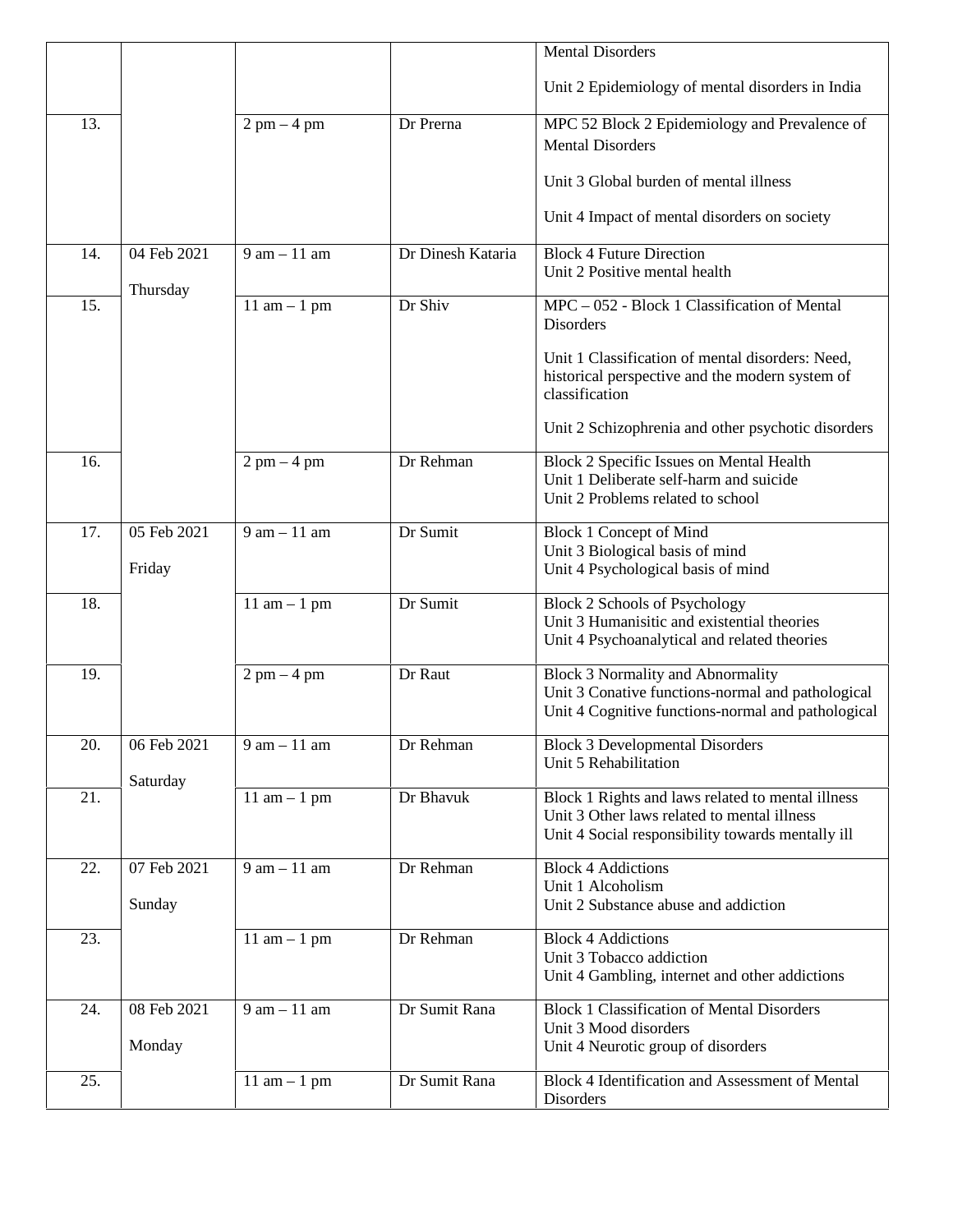|     |                          |                 |               | Unit 1 Techniques of interviewing and case history<br>taking<br>Unit 2 Steps in mental health assessment                                                                             |
|-----|--------------------------|-----------------|---------------|--------------------------------------------------------------------------------------------------------------------------------------------------------------------------------------|
| 26. |                          | $2$ pm $-4$ pm  | Dr Om Sai     | Block 1 Mental Health in Special Population<br>Unit 1 Child and adolescent mental health<br>Unit 2 Old age and mental health                                                         |
| 27. | 09 Feb 2021<br>Tuesday   | $9$ am $-11$ am | Dr Sumit      | Block 2 Specific Issues on Mental Health<br>Unit 3 Problems related to sex<br>Unit 4 Problems related to work area                                                                   |
| 28. |                          | 11 am $-1$ pm   | Dr Bhavuk     | <b>Block 2 Mental Health Services</b><br>Unit 3 Certification for different issues related to<br>mental illness                                                                      |
| 29. |                          | $2$ pm $-4$ pm  | Dr Nitin Raut | MPC 51 Block 3 Normality and Abnormality<br>Unit 1 Historical perspectives of mental health                                                                                          |
|     |                          |                 |               | Unit 2 Definition of normality and abnormality:<br>criteria and measurement                                                                                                          |
| 30. | 10 Feb 2021<br>Wednesday | $9$ am $-11$ am | Dr Om Sai     | <b>Block 3 Developmental Disorders</b><br>Unit 1 Mental retardation<br>Unit 2 Specific learning disabilities                                                                         |
| 31. |                          | 11 am $-1$ pm   | Dr Sumit      | MPC 54 - Block 3 Psychological Therapies<br>Unit 1 Counselling and guidance                                                                                                          |
|     |                          |                 |               | Unit 2 Psychotherapy                                                                                                                                                                 |
| 32. |                          | $2$ pm $-4$ pm  | Dr Shiv       | Block 1 Mental Health in Special Population<br>Unit 3 Women and mental health<br>Unit 4 Marriage and mental health                                                                   |
| 33. | 11 Feb 2021              | $9$ am $-11$ am | Dr Sumit      | MPC 51 - Block 2 Schools of Psychology<br>Unit 1 Behavioural theories                                                                                                                |
|     | Thursday                 |                 |               | Unit 2 Biological theories                                                                                                                                                           |
| 34. |                          | 11 am $-1$ pm   | Dr Shiv       | <b>Block 3 Psychological Therapies</b><br>Unit 3 Cognitive therapies<br>Unit 4 Anger and stress management, Crisis<br>intervention                                                   |
| 35. |                          | $2$ pm $-4$ pm  | Dr Prerna     | <b>Block 4 Future Direction</b><br>Unit 3 Documentation in mental health and mental<br>disorder field<br>Unit 4 Policies and research related to mental health<br>and mental illness |
| 36. | 12 Feb 2021<br>Friday    | $9am - 11am$    | Dr Nitin Raut | <b>Block 3 Developmental Disorders</b><br>Unit 3 Other disabilities<br>Unit 4 Assessment and certification                                                                           |
|     |                          |                 |               | <b>Block 4 Future Direction</b><br>Unit 3 Documentation in mental health and mental<br>disorder field<br>Unit 4 Policies and research related to mental health                       |